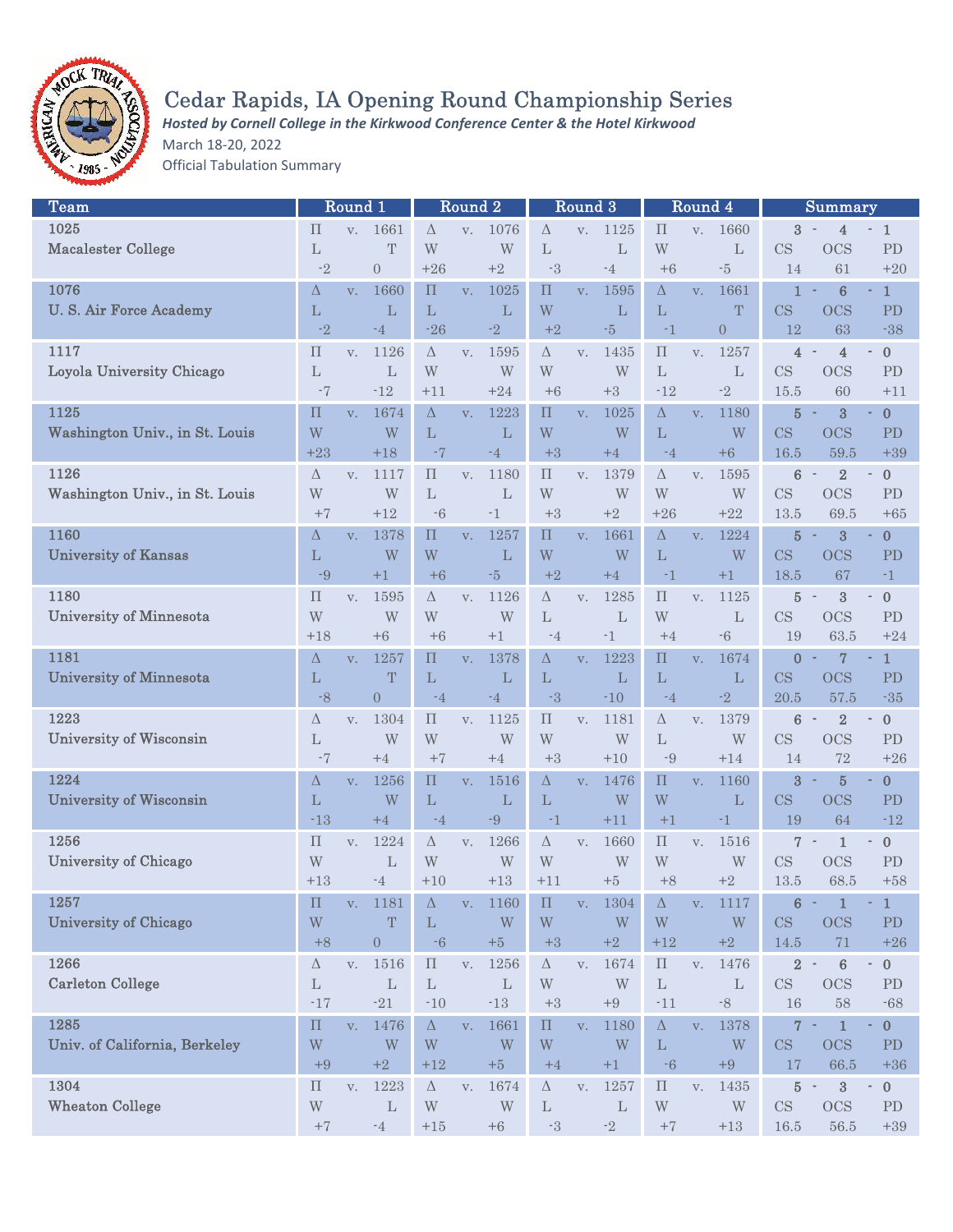| <b>Team</b>                     |              | Round 1        |                |           | Round <sub>2</sub> |                |          | Round 3        |              |                           | Round 4        |                |                        | Summary             |                          |
|---------------------------------|--------------|----------------|----------------|-----------|--------------------|----------------|----------|----------------|--------------|---------------------------|----------------|----------------|------------------------|---------------------|--------------------------|
| 1378                            | $\Pi$        | $V_{\cdot}$    | 1160           | $\Lambda$ | V.                 | 1181           | $\Delta$ | V <sub>1</sub> | 1516         | $\prod$                   | V <sub>1</sub> | 1285           | 6                      | $\overline{2}$      | $\overline{0}$<br>$\sim$ |
| <b>University of Notre Dame</b> | W            |                | L              | W         |                    | W              | W        |                | W            | W                         |                | L              | <b>CS</b>              | <b>OCS</b>          | PD                       |
|                                 | $+9$         |                | $-1$           | $+4$      |                    | $+4$           | $+8$     |                | $+8$         | $+6$                      |                | $-9$           | 16.5                   | 74                  | $+29$                    |
| 1379                            | Δ            | $V_{-}$        | 1435           | $\prod$   | V.                 | 1660           | $\Delta$ | V.             | 1126         | $\prod$                   | V.             | 1223           | $\overline{3}$         | $\overline{4}$      | $\mathbf{1}$<br>×.       |
| <b>University of Notre Dame</b> | W            |                | W              | L         |                    | T              | L        |                | $\mathbf{L}$ | W                         |                | L              | <b>CS</b>              | <b>OCS</b>          | PD                       |
|                                 | $+11$        |                | $+1$           | $-3$      |                    | $\overline{0}$ | $-3$     |                | $-2$         | $+9$                      |                | $-14$          | 18.5                   | 58.5                | $-1$                     |
| 1435                            | $\Pi$        | V.             | 1379           | $\Delta$  | V.                 | 1476           | $\Pi$    | V.             | 1117         | $\Delta$                  | V.             | 1304           | $\overline{2}$         | $6\phantom{1}6$     | $\mathbf{0}$<br>$\sim$   |
| <b>Cornell College</b>          | L            |                | L              | W         |                    | W              | L        |                | L            | L                         |                | L              | <b>CS</b>              | <b>OCS</b>          | <b>PD</b>                |
|                                 | $-11$        |                | $-1$           | $+1$      |                    | $+1$           | $-6$     |                | $-3$         | $^{\mbox{{\small -}}\,}7$ |                | $-13$          | 15.5                   | 64.5                | $-39$                    |
| 1476                            | Δ            | $V_{\cdot}$    | 1285           | $\prod$   | V.                 | 1435           | $\Pi$    | V.             | 1224         | $\Delta$                  | V.             | 1266           | 3                      | $\overline{5}$      | $\mathbf{0}$<br>٠        |
| <b>Drake University</b>         | L            |                | L              | L         |                    | L              | W        |                | $\mathbf{L}$ | W                         |                | W              | $\overline{\text{CS}}$ | <b>OCS</b>          | PD                       |
|                                 | $-9$         |                | $-2$           | $-1$      |                    | $-1$           | $+1$     |                | $-11$        | $+11$                     |                | $+8$           | 14                     | 67.5                | $-4$                     |
| 1516                            | $\Pi$        | V.             | 1266           | $\Delta$  | V.                 | 1224           | $\Pi$    | V.             | 1378         | $\Delta$                  | V.             | 1256           | 4                      | $\overline{4}$      | $\mathbf{0}$<br>$\sim$   |
| University of Washington        | W            |                | W              | W         |                    | W              | L        |                | L            | L                         |                | L              | CS                     | <b>OCS</b>          | <b>PD</b>                |
|                                 | $+17$        |                | $+21$          | $+4$      |                    | $+9$           | $-8$     |                | $-8$         | $-8$                      |                | $-2$           | 18                     | 65                  | $+25$                    |
| 1595                            | $\Delta$     | V.             | 1180           | $\prod$   | V.                 | 1117           | $\Delta$ | V.             | 1076         | $\prod$                   | V.             | 1126           | $\mathbf{1}$           | $\overline{7}$      | $\mathbf{0}$<br>٠        |
| University of Colorado, Boulder | $\mathbf{L}$ |                | L              | L         |                    | L              | L        |                | W            | L                         |                | L              | $\overline{\text{CS}}$ | <b>OCS</b>          | PD                       |
|                                 | $-18$        |                | $-6$           | $-11$     |                    | $-24$          | $-2$     |                | $+5$         | $-26$                     |                | $-22$          | 16.5                   | 60                  | $-104$                   |
| 1660                            | $\Pi$        | V <sub>1</sub> | 1076           | $\Lambda$ | V.                 | 1379           | $\Pi$    | V.             | 1256         | $\Delta$                  | V.             | 1025           | 4 <sup>1</sup>         | 3<br>$\sim$         | $-1$                     |
| University of Iowa              | W            |                | W              | W         |                    | T              | L        |                | L            | L                         |                | W              | <b>CS</b>              | <b>OCS</b>          | <b>PD</b>                |
|                                 | $+2$         |                | $+4$           | $+3$      |                    | $\overline{0}$ | $-11$    |                | $-5$         | $-6$                      |                | $+5$           | 15.5                   | 58                  | $-8$                     |
| 1661                            | $\Delta$     | V.             | 1025           | $\prod$   | V.                 | 1285           | $\Delta$ | V.             | 1160         | $\prod$                   | V.             | 1076           | $\overline{2}$         | $\overline{4}$<br>× | $\overline{2}$<br>٠      |
| University of Iowa              | W            |                | T              | L         |                    | L              | L        |                | L            | W                         |                | T              | CS                     | <b>OCS</b>          | PD                       |
|                                 | $+2$         |                | $\overline{0}$ | $-12$     |                    | $-5$           | $-2$     |                | $-4$         | $+1$                      |                | $\overline{0}$ | 17                     | 61.5                | $-20$                    |
| 1674                            | $\wedge$     | V.             | 1125           | $\prod$   | V.                 | 1304           | $\prod$  | V.             | 1266         | $\Lambda$                 | V.             | 1181           | $\overline{2}$         | $6\phantom{1}6$     | $\mathbf{0}$<br>$\sim$   |
| University of Illinois, Chicago | L            |                | L              | L         |                    | L              | L        |                | L            | W                         |                | W              | CS                     | <b>OCS</b>          | <b>PD</b>                |
|                                 | $-23$        |                | $-18$          | $-15$     |                    | $-6$           | $-3$     |                | $-9$         | $+4$                      |                | $+2$           | 12.5                   | 69.5                | $-68$                    |

## Cedar Rapids, IA Opening Round Championship Series Tab Summary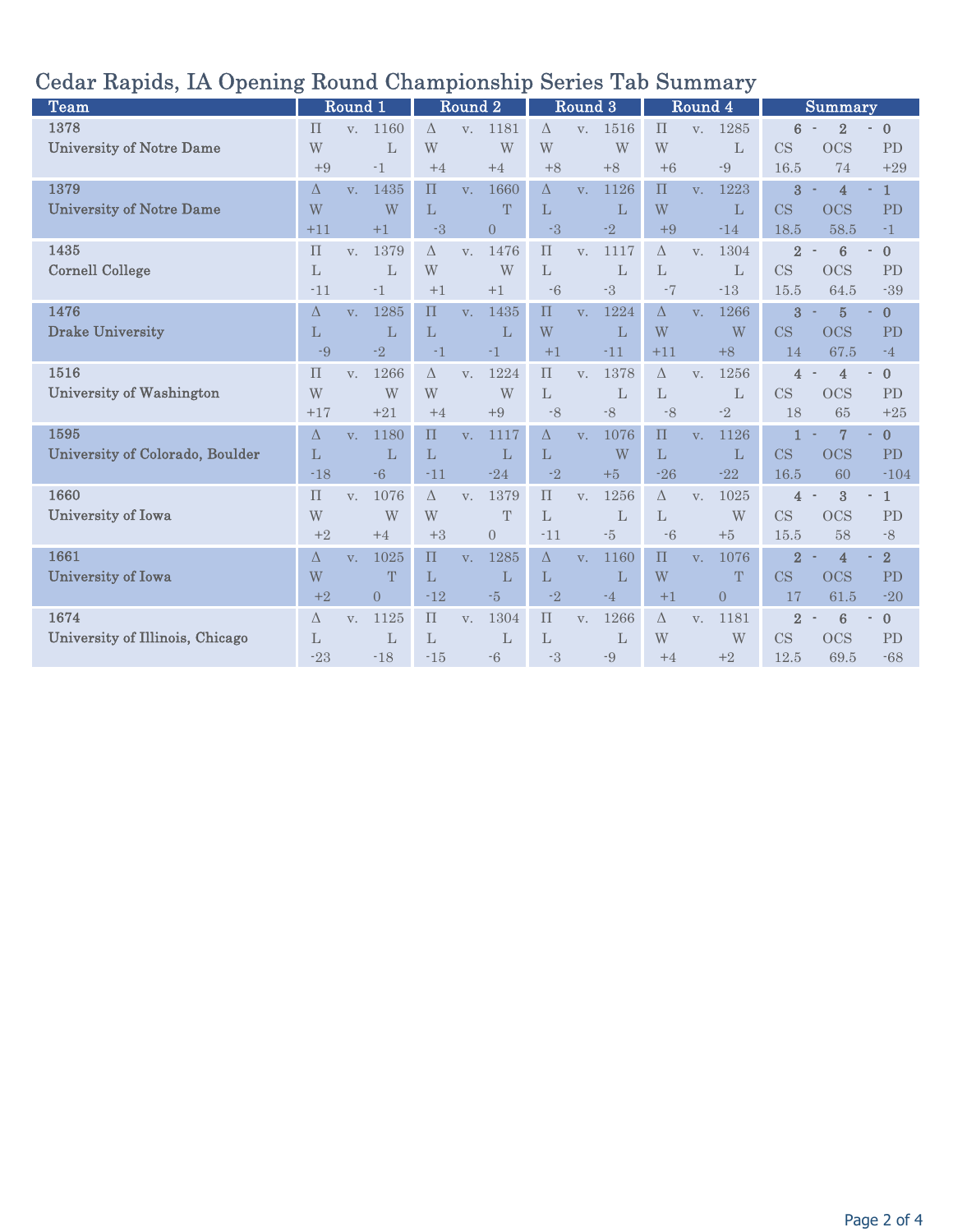### **Tabulation Room Notes**

7th place after round 3: 4 Wins AMTA Representatives Johnathan Woodward Glen Halva-Neubauer Opening coin flip: Tails - Lower # = Better Rank Round 3 coin flip: Tails - Left Side is Defense

## Outstanding Trial Teams Earning bids to the 37th AMTA National Championship Tournament April 8-10, 2022, Lancaster, Pennsylvania

| <b>Team</b> | <b>School</b>                  | <b>Record</b>                        |
|-------------|--------------------------------|--------------------------------------|
| 1285        | Univ. of California, Berkeley  | 7 Wins (CS: 17, OCS: 66.5, PD: 36)   |
| 1256        | University of Chicago          | 7 Wins (CS: 13.5, OCS: 68.5, PD: 58) |
| 1257        | University of Chicago          | 6.5 Wins (CS: 14.5, OCS: 71, PD: 26) |
| 1378        | University of Notre Dame       | 6 Wins (CS: 16.5, OCS: 74, PD: 29)   |
| 1223        | University of Wisconsin        | 6 Wins (CS: 14, OCS: 72, PD: 26)     |
| 1126        | Washington Univ., in St. Louis | 6 Wins (CS: 13.5, OCS: 69.5, PD: 65) |

### **Spirit of AMTA Award**

*Awarded to the team that best exemplifies the ideals of honesty, civility and fair play*

| 27 | 1266 | Carleton College      |                          |
|----|------|-----------------------|--------------------------|
| 26 | 1256 | University of Chicago | <b>Honorable Mention</b> |

#### **Outstanding Witnesses**

| <b>Points</b>         | <b>Name</b>             | Team# | <b>School</b>                  |
|-----------------------|-------------------------|-------|--------------------------------|
| $\Pi$ 18/ $\Delta$ 17 | <b>Blake Martin</b>     | 1223  | University of Wisconsin        |
| $\Pi$ 18              | <b>Margaret Mueller</b> | 1224  | University of Wisconsin        |
| $\Delta$ 18           | <b>Rhys Williams</b>    | 1126  | Washington Univ., in St. Louis |
| $\Pi$ 17              | <b>Baxter Meyer</b>     | 1266  | Carleton College               |
| $\Delta$ 16           | Ali Alekri              | 1256  | University of Chicago          |
| $\Pi$ 16              | Elijah Bullie           | 1257  | University of Chicago          |
| $\Pi$ 16              | Nathalie Hart           | 1125  | Washington Univ., in St. Louis |
| $\Delta 16$           | <b>Nicole Hentges</b>   | 1117  | Loyola University Chicago      |
| $\Delta$ 16           | <b>Ashleigh McCoy</b>   | 1076  | U. S. Air Force Academy        |
| $\Pi$ 16              | Adam Soukup             | 1661  | University of Iowa             |

**Outstanding Attorneys**

| <b>Points</b> | <b>Name</b>           | Team # | <b>School</b>                  |
|---------------|-----------------------|--------|--------------------------------|
| $\Pi$ 19      | <b>Connor Marrott</b> | 1378   | University of Notre Dame       |
| $\Pi$ 18      | Sarah Hammeke         | 1160   | University of Kansas           |
| $\Pi$ 18      | Harris Lichtenstein   | 1125   | Washington Univ., in St. Louis |
| $\Delta$ 18   | <b>Charles Stock</b>  | 1378   | University of Notre Dame       |
| $\Pi$ 18      | Kaitie Brown          | 1025   | <b>Macalester College</b>      |
| $\Pi$ 18      | <b>Grace Hertzog</b>  | 1180   | University of Minnesota        |
| $\Delta$ 17   | Ethan Hsi             | 1256   | University of Chicago          |
| $\Pi$ 17      | LaMont Smith          | 1076   | U. S. Air Force Academy        |
| $\Delta$ 17   | Rebecca Steinberg     | 1285   | Univ. of California, Berkeley  |